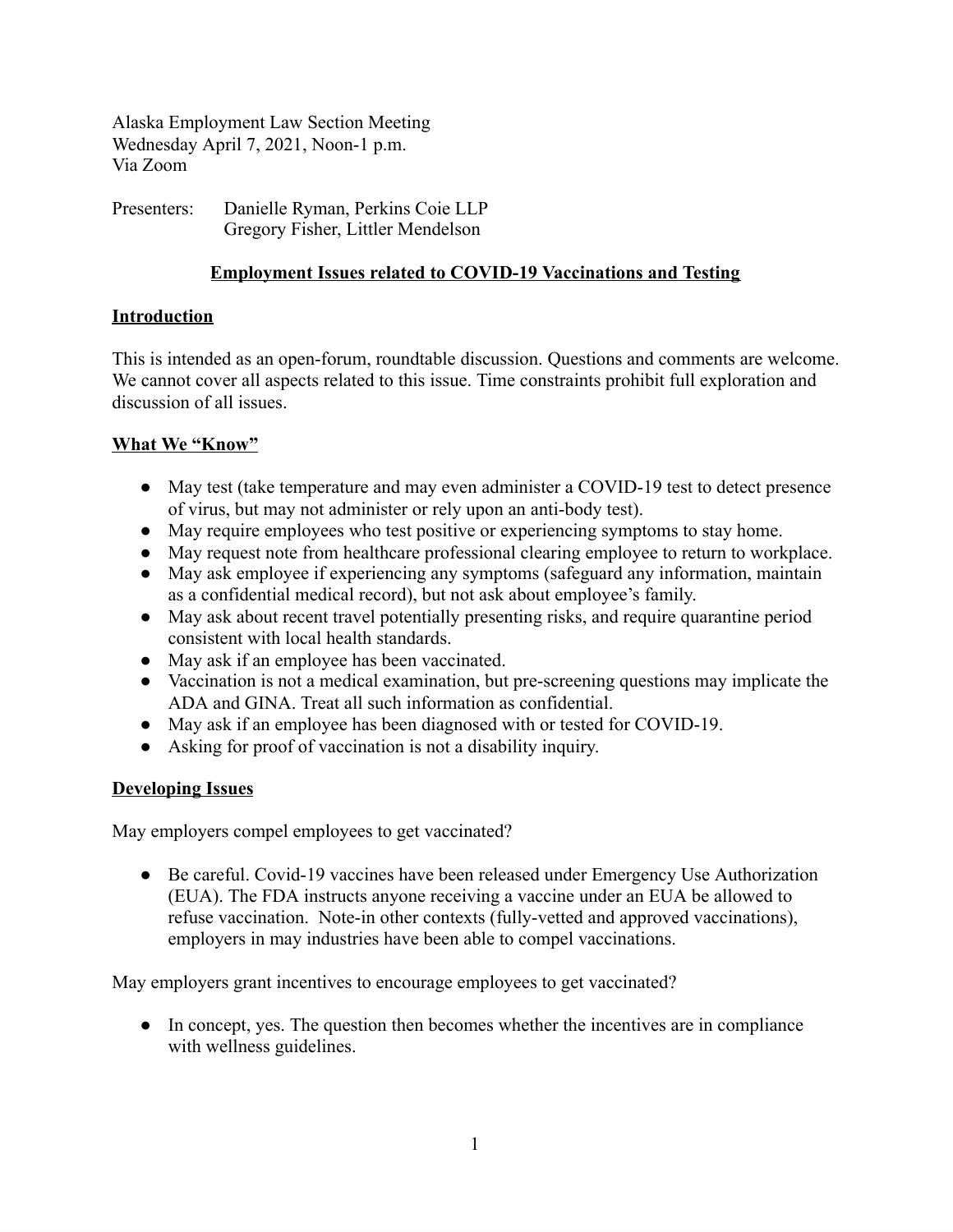Are such incentives permissible under EEOC and/or HIPAA wellness guidelines?

- Trick question: technically there are no EEOC wellness guidelines right now.
- Quick note: time constraints do not permit a thorough discussion or review of the wellness guidelines.
- Last year, federal agencies clarified COVID-19 testing and diagnosis were not subject to HIPAA's nondiscrimination rules.
- For vaccinations, no guidance has been issued yet.
- Assuming vaccinations implicate HIPAA's nondiscrimination rules, and are subject to wellness program rules, the incentives cannot be coercive and cannot unfairly exclude employees who do not consent (or participate). If the incentive is too large it can be construed as coercive. Participation in a wellness program must be voluntary. This is part of the reason why the HIPAA guidelines impose limits. Incentives cannot exceed 30% of the total cost of medical plan coverage (employee and employer contributions) (for tobacco cessation there is a 50% limit). Employees who cannot participate because of health concerns must be provided a reasonable alternative to earn the incentive.
- The EEOC guidelines are currently in flux. Proposed regulations were released in January. but not yet adopted. The new proposed regulations allow a de minimis incentive such as a water bottle or gift card of modest value.
- Any questions related to the wellness program should not implicate disability-related issues.
- Bottom line: a modest, de minimis incentive is probably fine. This probably includes allowing PTO to get vaccinated.

If employers cannot compel vaccinations, may they nevertheless require vaccination as a condition of being present in the workplace? Under what conditions?

• This is less clear, but probably "yes" if a direct threat can be shown. Under normal circumstances, it can be difficult to substantiate a direct threat. However, agencies seem receptive to relaxing strict interpretation of direct threat principles in the specific context of the COVID-19 pandemic.

If employers may require testing or vaccinations as a condition of being present in the workplace, what accommodations are recognized (religious and disability)?

● Religious and disability accommodations must be honored. For religious accommodation, the inquiry focuses on whether it is a sincerely held religious belief. For disability accommodations, the analysis is the same as per the ADA.